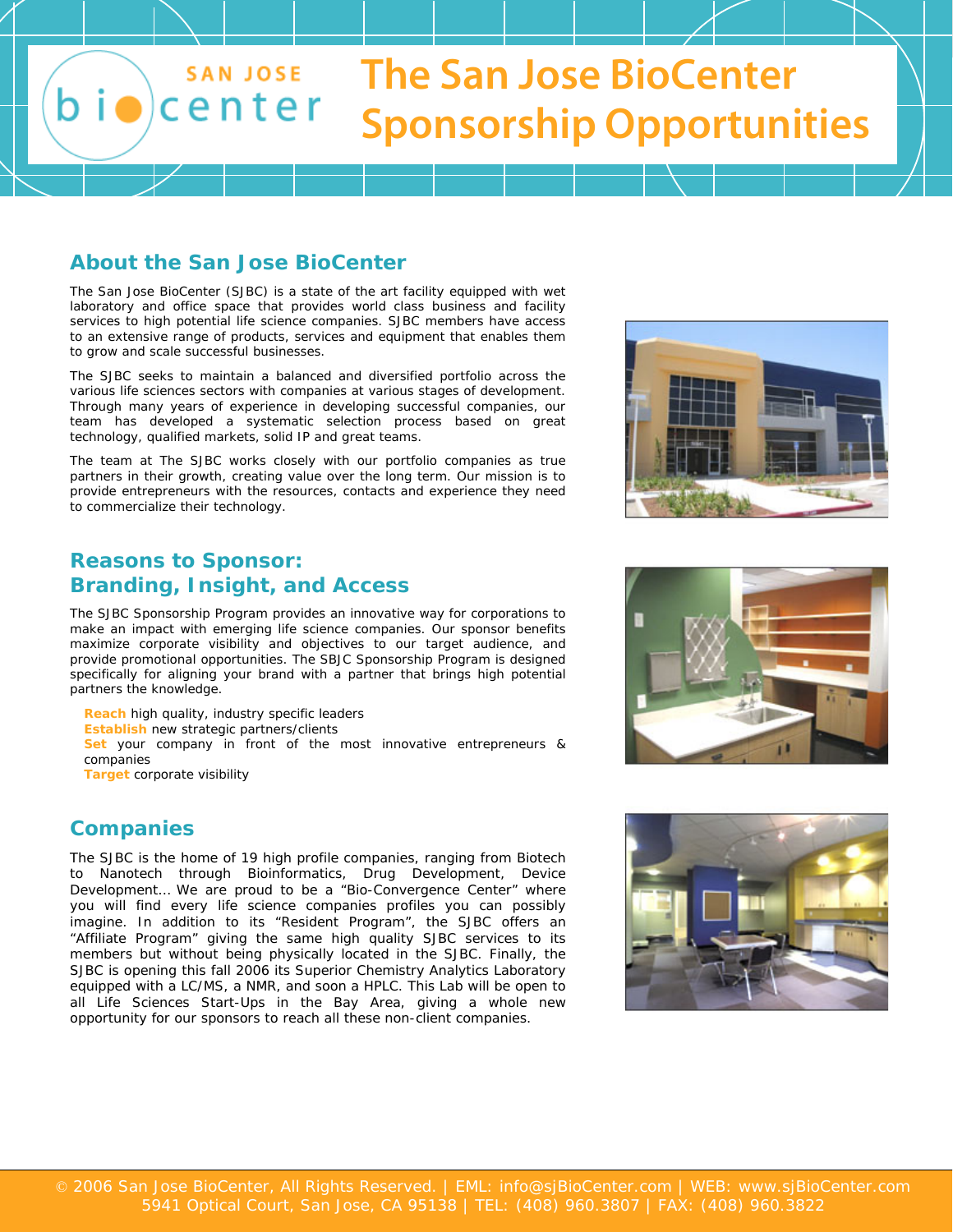## **Sponsorship Opportunities**

## **Platinum Sponsor -- \$25,000**

#### **Brand name marketing in all San Jose BioCenter marketing materials**

All sponsors are eligible to have their logo, their website link and a 50-word (approximately 550 characters) company description in the San Jose BioCenter PR Pack.

#### **Brand name marketing and link on the San Jose BioCenter website**

All sponsors are eligible to have their logo, their website link and a 50-word (approximately 550 characters) company description on the San Jose BioCenter website. You can find your sponsor description at [http://www.sjbiocenter.com/te\\_sponsors.html](http://www.sjbiocenter.com/te_sponsors.html)

#### **Signage in the Lobby**

Sponsors will have an opportunity to have their logo displayed in the lobby of the San Jose BioCenter.

#### **Use of conference space; as available**

Sponsors will have an opportunity to reserve and use conference rooms at the San Jose BioCenter, if available, for meetings or events.

#### **Promotion of sponsor events**

The San Jose BioCenter will promote sponsor events and other news about sponsor to the San Jose BioCenter clientele.

#### **Community promotion**

The San Jose BioCenter will promote sponsor as a speaker at community events and programs that the San Jose BioCenter has the opportunity to participate in.

#### **Invitation to all SJBC events**

All sponsors will receive an invitation(s) to San Jose BioCenter's exclusive, invitation-only events.

#### **Opportunity to lead / participate in roundtables**

All sponsors will have the opportunity to play a leadership role as panelists or speakers at SJBC's roundtables.

#### **1 Day/month Office Hours or On-Demand Referrals with the SJBC management and/or SJBC clients**

Sponsors will have an opportunity to have on site office hours for the clients of the San Jose BioCenter or the San Jose BioCenter will refer potential and current clients to connect with the sponsor directly at the time of need.

### **Coaching and Mentoring Opportunities**

Sponsors will have an opportunity to be included in the online portal for the San Jose BioCenter for the companies to access for mentoring assistance and be invited to be experts for the San Jose BioCenter's key events.

### **Corporate Marketing Materials**

Sponsors will have an opportunity to prominently display their branded materials in the San Jose BioCenter.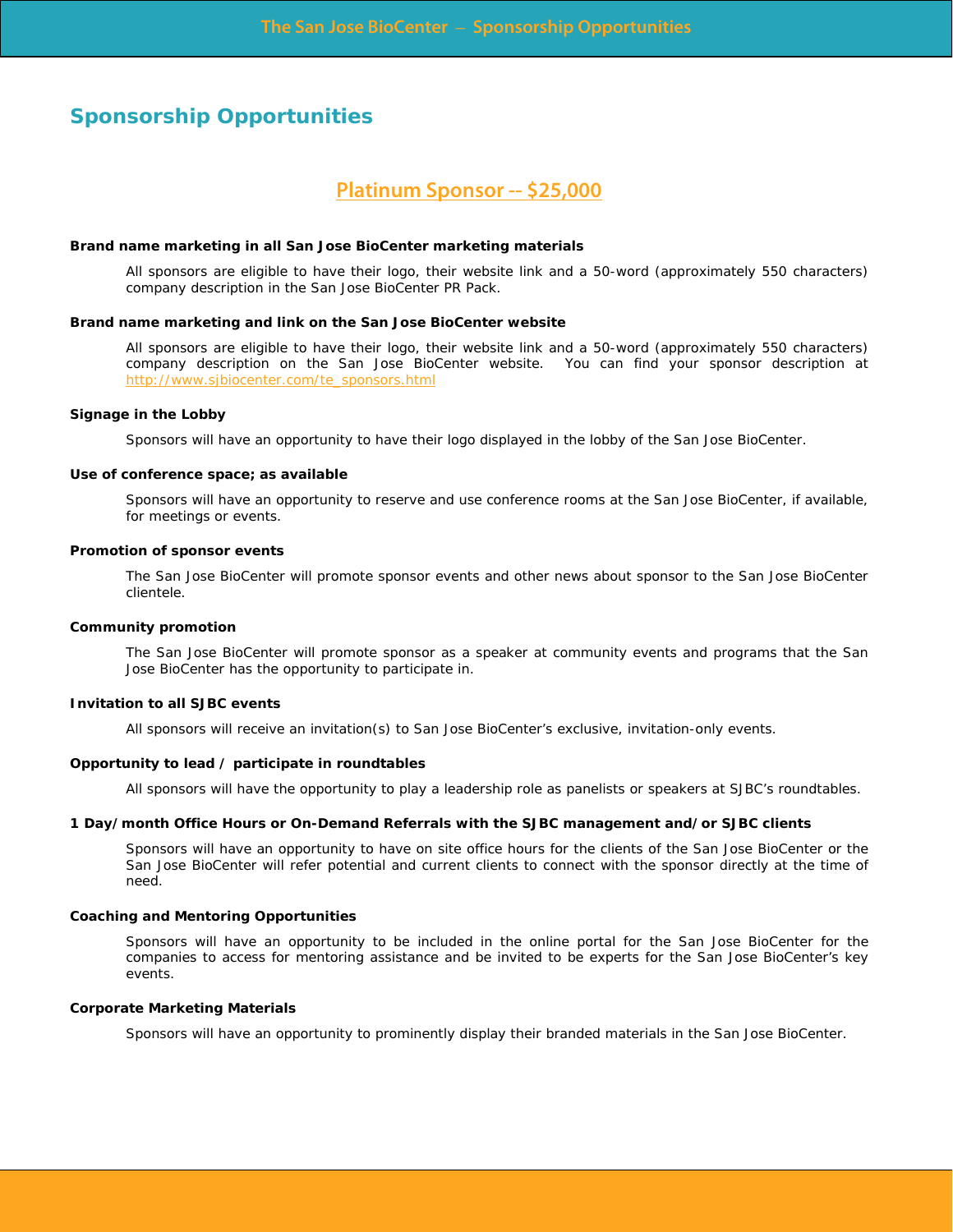## **Gold Sponsor -- \$15,000**

### **Brand name marketing in all San Jose BioCenter marketing materials**

All sponsors are eligible to have their logo, their website link and a 50-word (approximately 550 characters) company description in the San Jose BioCenter PR Pack.

### **Brand name marketing and link on the San Jose BioCenter website**

All sponsors are eligible to have their logo, their website link and a 50-word (approximately 550 characters) company description on the San Jose BioCenter website. You can find your sponsor description at [http://www.sjbiocenter.com/te\\_sponsors.html](http://www.sjbiocenter.com/te_sponsors.html)

#### **Signage in the Lobby**

Sponsors will have an opportunity to have their logo displayed in the lobby of the San Jose BioCenter.

#### **Invitation to all SJBC events**

All sponsors will receive an invitation(s) to San Jose BioCenter's exclusive, invitation-only events.

#### **Corporate Marketing Materials**

Sponsors will have an opportunity to prominently display their branded materials in the San Jose BioCenter.

### **1 Day/quarter Office Hours or On-Demand Referrals with the SJBC management and/or SJBC clients**

Sponsors will have an opportunity to have on site office hours for the clients of the San Jose BioCenter or the San Jose BioCenter will refer potential and current clients to connect with the sponsor directly at the time of need.

# **Silver Sponsor -- \$7,500**

#### **Brand name marketing in all San Jose BioCenter marketing materials**

All sponsors are eligible to have their logo, their website link and a 50-word (approximately 550 characters) company description in the San Jose BioCenter PR Pack.

#### **Brand name marketing and link on the San Jose BioCenter website**

All sponsors are eligible to have their logo, their website link and a 50-word (approximately 550 characters) company description on the San Jose BioCenter website. You can find your sponsor description at [http://www.sjbiocenter.com/te\\_sponsors.html](http://www.sjbiocenter.com/te_sponsors.html)

### **Invitation to all SJBC events**

All sponsors will receive an invitation(s) to San Jose BioCenter's exclusive, invitation-only events.

#### **On-Demand Referrals**

The SJBC will refer potential and current clients to connect with the sponsor directly at the time of need.

## **Product Show Sponsor -- \$1,000 (single company), \$5,000 (multiple companies)**

### **One time access to SJBC clientele**

Companies wishing to do a product show at the San Jose BioCenter will be featured on the SJBC calendar of events and will have their website link on the online SJBC calendar of events. The SJBC team will promote the Product Show to its members companies through its calendars of events, emails and personal referrals.